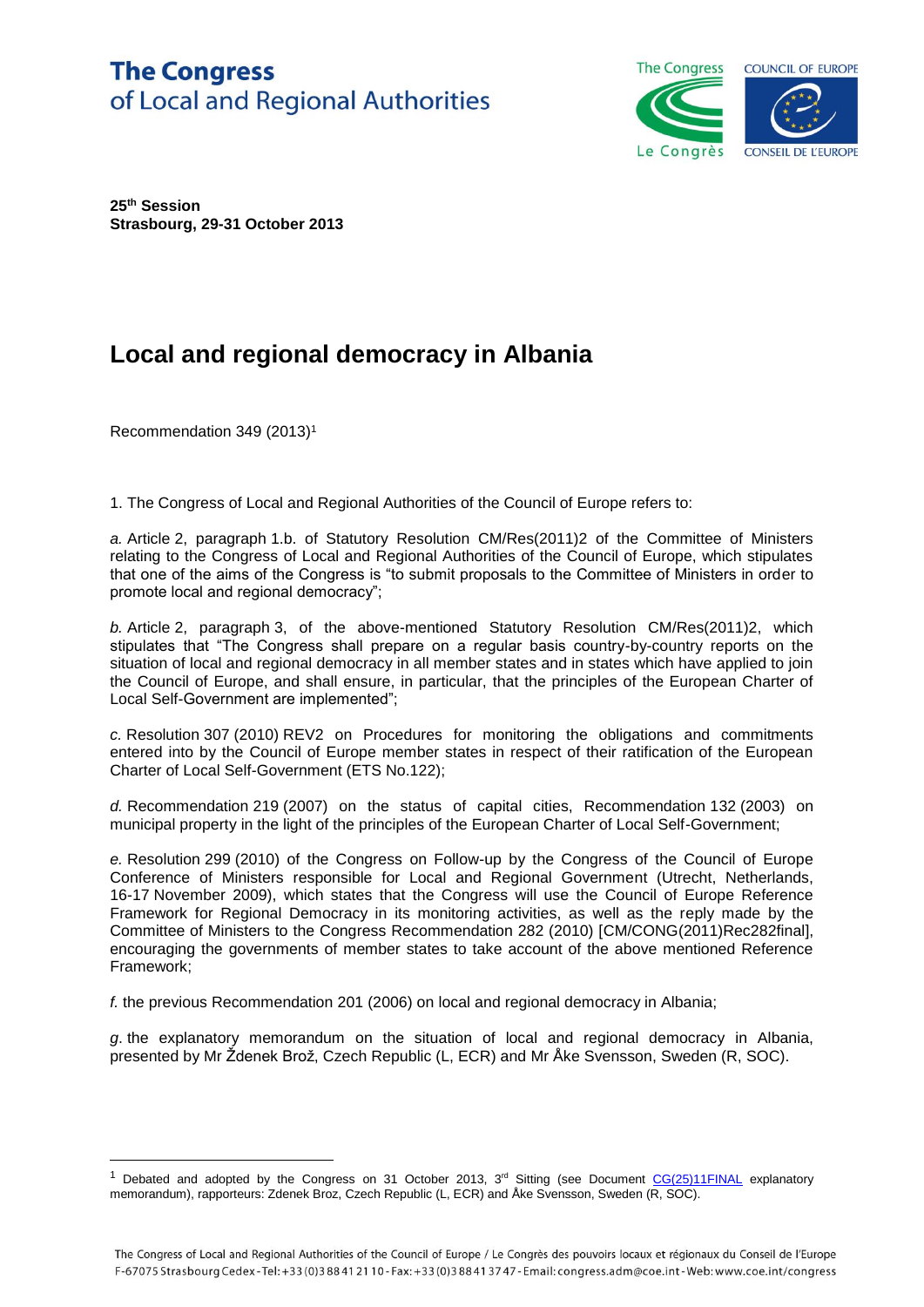## 2. The Congress recalls that:

*a.* Albania signed the European Charter of Local Self-Government (CETS No. 122, hereafter "the Charter") on 27 May 1998 and fully ratified it on 4 April 2000, with entry into force on 1 August 2000;

*b.* Albania has not signed the Additional Protocol to the European Charter of Local Self-Government on the right to participate in the affairs of a local authority (CETS No. 207);

3. The Congress delegation carried out an official visit to Albania from 12 to 14 December 2012. 2

4. The delegation would like to thank the Permanent Representation of Albania to the Council of Europe and the Albanian authorities at all levels of government, the associations of local and regional authorities, experts and other interlocutors for their valuable co-operation at different stages of the monitoring procedure and for the information conveyed to the delegation.

5. The Congress notes with satisfaction that:

*a.* the Albanian authorities have adopted a strategy for decentralisation that is a roadmap for more local and regional development in Albania, which constitutes an important step forward, in the establishment of multi-level governance and electoral democracy in the country;

*b.* the Albanian system of local and regional self-government can, in general, be considered to correspond to the spirit and principles of the Charter;

*c.* the establishment of the "Regional Development Fund" has been instrumental in reducing the disparities between various local authorities which should be recognised as a successful example of the decentralisation policy in Albania.

6. The Congress nevertheless expresses its concern that:

*a.* the partisan behaviour of local government leaders continues to prevent them from speaking with one unified voice, resulting in a situation where local elected representatives cannot find consensus inside local government associations and consolidate their position vis-à-vis the central government;

*b.* the co-existence of regional councils and the prefects as parallel structures in each region (*qark*) makes it unclear what competences are under the exclusive mandate of the council and is not in conformity with the provisions of Article 3 of the Charter, also giving rise to the risk of duplication and constituting the main obstacle for regional autonomy in Albania;

*c.* the organic law regulates, in a confusing manner, the structure, roles and competences of both the local and the regional authorities;

*d.* there are no clear regulations formalising the participation of the local government associations in the process of consultation with the central government ;

*e.* the system of administrative supervision allows for a wide interpretation as regards the scope of supervision of local authorities' own functions;

*f.* local authorities do not have concomitant financial resources or local revenues commensurate with their own and shared competences, which is not in compliance with Article 9 para. 2 of the Charter;

 $\overline{a}$ 

 $2$  In their work, the rapporteurs were assisted by David Melua, consultant, who is a member of the Group of Independent Experts on the European Charter of Local Self-Government, and by Sedef Cankoçak, Co-Secretary of the Monitoring Committee of the Congress.